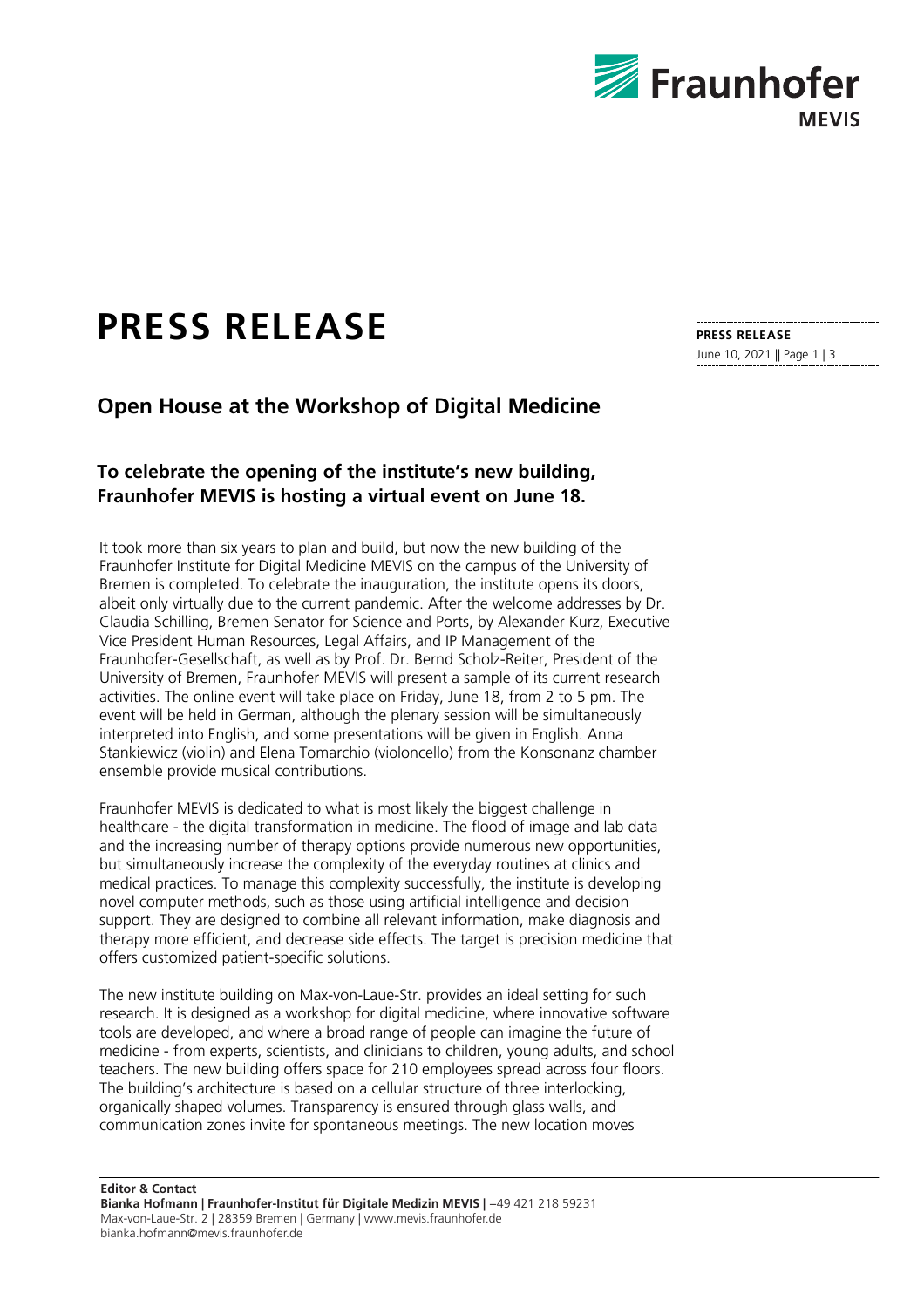

Fraunhofer MEVIS even closer to the University of Bremen, with which it has been associated since 2016 as part of the U Bremen Research Alliance. The building also serves as a forum for joint workshops, teaching and lectures, and other events.

During the "Online Open House" on June 18, Fraunhofer MEVIS will present an overview of its current work and research topics. For instance, the MEVIS team is developing a software platform that integrates all essential AI programming steps and thus facilitates collaboration between AI experts, computer engineers, and medical professionals. Adaptive algorithms promise valuable use cases in clinics and medical practices. For example, digital diagnostic assistants can execute time-consuming routine tasks or provide valuable prognoses about therapeutic success. A further example is a new method supported by AI to perform follow-up checks on tumor treatments at higher speed and accuracy. By comparing prior-to-current CT or MRI images, the algorithm can accurately measure how much a tumor has shrunk in the course of chemotherapy. MEVIS researchers will also show a method that compensates breathing motion during minimally invasive liver cancer therapy with focused ultrasound. Only this can ensure that pulses of focused ultrasound correctly hit the ulcer and avoid the healthy tissue that surrounds it.

Details on the agenda and online access can be found at https:// www.mevis.fraunhofer.de/en/events/2021/online-open-house.html. Parallel to the technical presentations, members of the MEVIS team will answer questions in our virtual lobby, which is also reached via our website.

## **Fact box new building**

The new institute building is located on Max-von-Laue-Straße on the campus of the University of Bremen. The building has 2600 square meters of usable area. Four floor provide 210 workspaces for the 150 employees, as well as 60 research assistants, Ph.D. students, and guest researchers. The new building plans were developed by the architectural office Haslob Kruse and Partner in Bremen. The owner-builder is the Fraunhofer-Gesellschaft in Munich. The construction costs of around 15 million euro is split in thirds between the Federal Ministry of Education and Research, the Federal State of Bremen, and the European Regional Development Fund (ERDF). Construction should be finalized by autumn 2020.

**PRESS RELEASE**  June 10, 2021 || Page 2 | 3